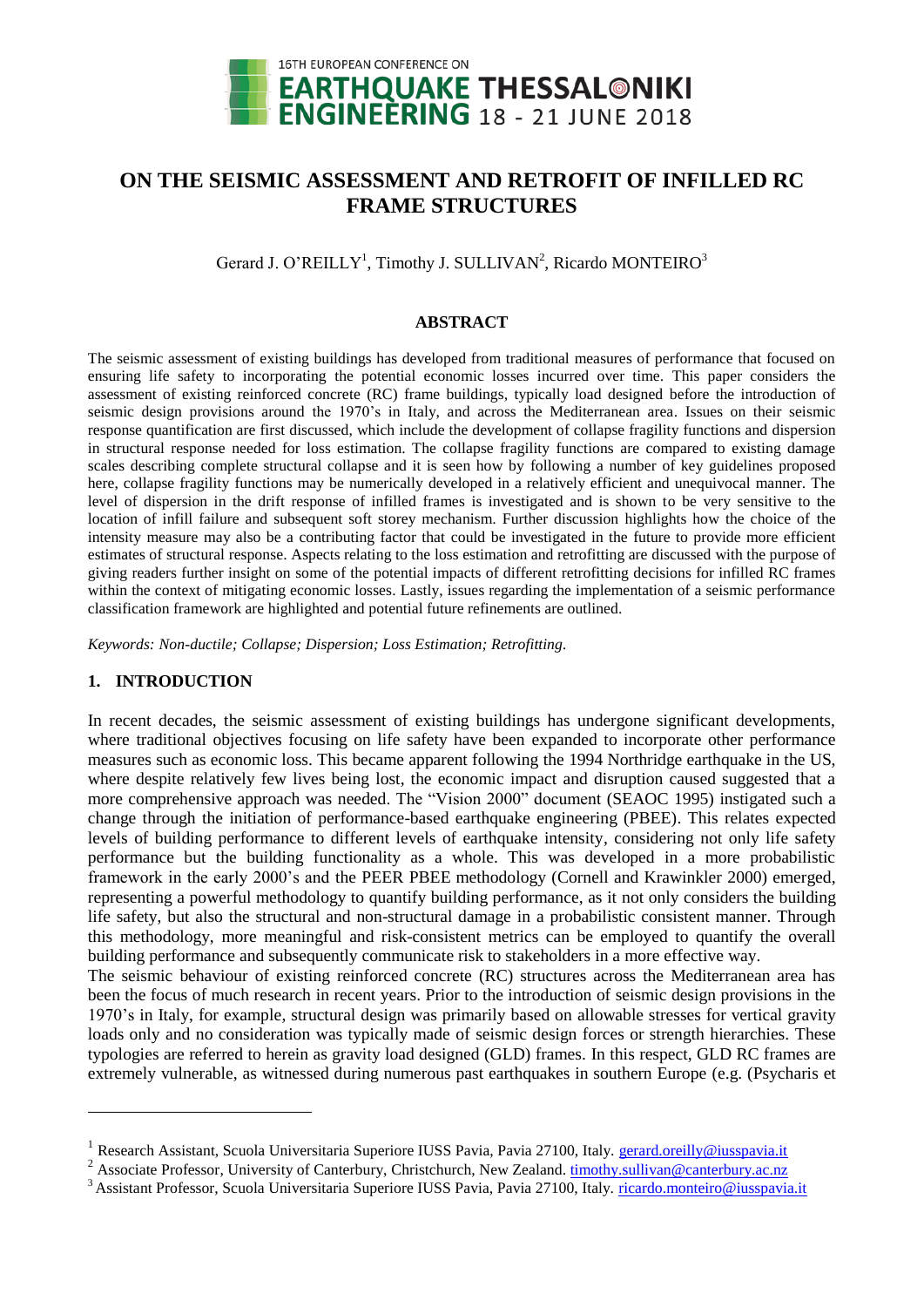al. 1999; Augenti and Parisi 2010). To reduce their seismic vulnerability, the assessment and retrofitting of these systems represent an important task to be tackled in coming years, considering they constitute a large portion of the building stock in earthquake-prone countries such as Italy, Greece and Turkey.

Seismic assessment involves, among many other aspects, methods with which the likely structural response can be quantified in an efficient and unequivocal manner in tandem with guidelines to quantify the relative seismic performance of buildings to aid intervention and retrofit decisions. These aspects are also discussed in this paper, where Section [2](#page-1-0) examines ways in which the collapse fragility can be established analytically and provides comparisons with empirical data from past earthquakes and experimental testing in order to highlight the state-of-the-art and provide some guidance for future research needs. Furthermore, the distribution of these infilled RC frames' response with respect to record-to-record variability is also discussed, whereby a key structural behaviour characteristic is shown to have an adverse effect on the median drift estimate's efficiency; where the term efficiency refers to the variability in structural response. Some typical dispersion values are presented and compared to existing values available in the literature to highlight their limitations and also ponder ways in which the impact of this drawback may be lessened in the future. Section [3](#page-6-0) discusses aspects relating to the overall assessment and retrofit of these typologies within the context of economic losses. Issues relating to impacts of different retrofitting decisions on the overall performance of structures are outlined. Finally, Section [4](#page-7-0) discusses the implementation of a seismic performance classification framework, where lessons learned from the recent earthquakes in New Zealand are discussed in tandem with the recent guidelines introduced in Italy. The benefits of these guidelines in relation to past difficulties encountered when implementing such guidelines are also discussed. Areas for future development are then highlighted with respect to some of the previous issues outlined in earlier sections of the paper.

### <span id="page-1-0"></span>**2. QUANTIFICATION OF STRUCTURAL RESPONSE**

As mentioned previously, seismic assessment using PEER's PBEE methodology involves quantifying the response of existing structures for increasing levels of intensity. This is typically conducted using incremental dynamic analysis (IDA) (Vamvatsikos and Cornell 2002). Four case study RC frame typologies were considered here, adopted from a previous study by O'Reilly and Sullivan (2017c), and have been designed for gravity load only, along with other common conventions for that period of construction in Italy. The numerical modelling was carried out using OpenSees (McKenna et al. 2010) by adopting the recommendations of O'Reilly and Sullivan (2017a; 2015) to capture the various structural elements' vulnerability as well as their degradation and eventual collapse. All analyses conducted here were done using IDA and the intensity measure (IM) was the spectral acceleration,  $Sa(T_1)$ , at the structure's first mode period of vibration,  $T_1$ . The ground motion record set used to track the evolution of damage and response in the structure was the far-field set given in FEMA P695 (2009). For each of the structures, the collapse fragility function and uncertainty in response with increasing intensity levels is examined and some of the aspects pertaining to GLD RC frames with masonry infills are highlighted.

## <span id="page-1-1"></span>*2.1. Collapse Fragility Function Development*

One of the PEER PBEE methodology's fundamental aspects is characterising the performance of a structure in terms of what are referred to as the 3Ds: dollars, deaths and downtime. The dollars refer to the economic losses associated with the cost of repairing a damaged building and can be computed using tools such as PACT, provided within the FEMA P58 guidelines (FEMA, 2012). These losses are typically referred to as direct economic losses since they are a direct result of building damage. Indirect losses, on the other hand, stem from aspects like loss in revenue due to downtime and closure during the earthquake's aftermath. Only direct losses are considered in this discussion as they are most closely related to structural performance. In the direct losses computation, simulations resulting in both collapse and non-collapse of the structure are considered. By making such a distinction, the total expected losses,  $E[L_T|IM]$ , arising from both losses conditioned on collapse, or building replacement cost, RepC, and no collapse,  $E[L_T|NC, IM]$ , cases are computed as follows:

$$
E[L_T|IM] = E[L_T| NC, IM](1 - P[C|IM]) + P[C|IM] \cdot RepC
$$
 (1)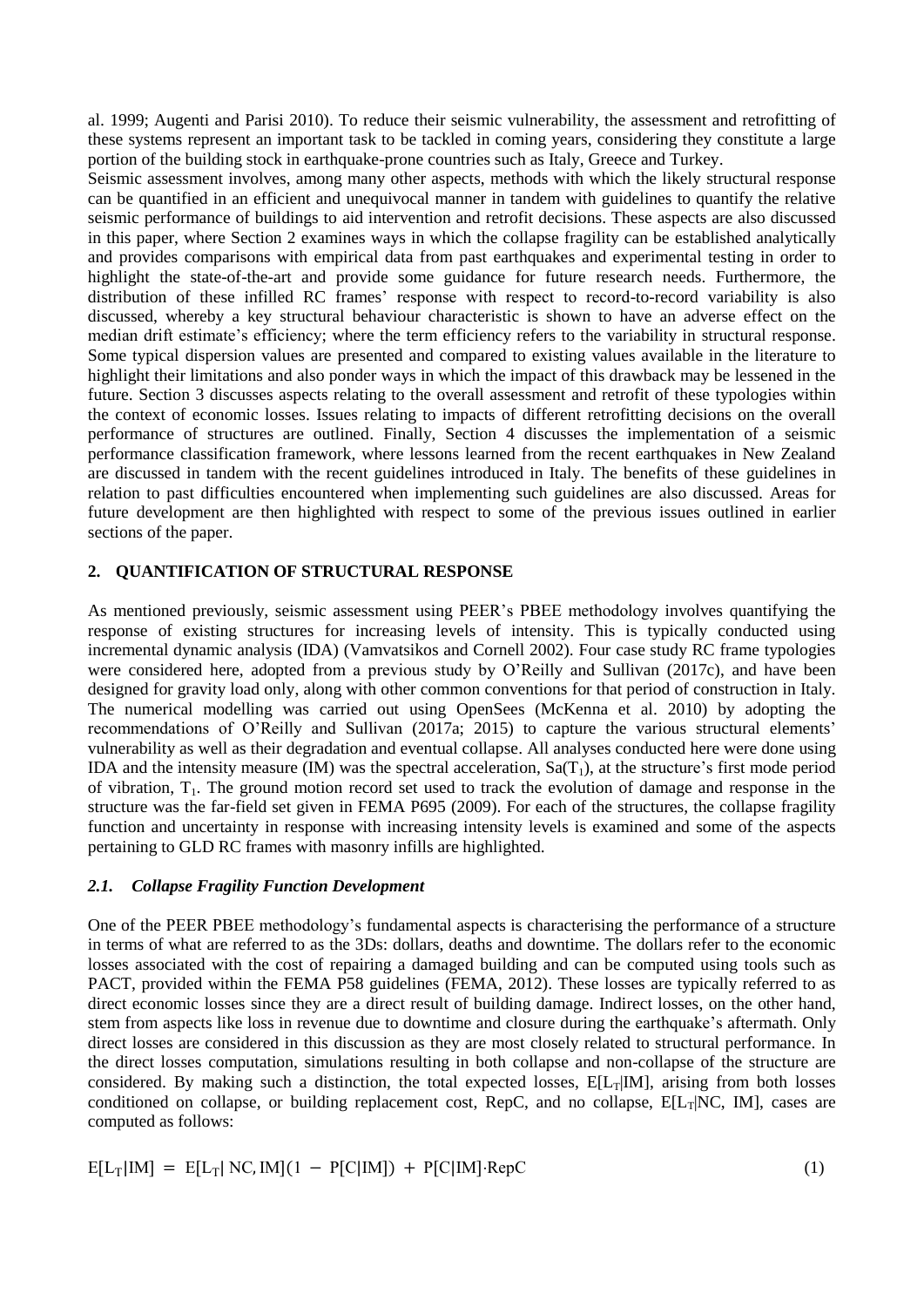where P[C|IM] represents the probability of collapse for a given IM level and C and NC denote the collapse and no collapse cases, respectively. As such, the collapse performance is required for building loss estimation. Furthermore, when estimating the number of deaths in a building, the collapse performance is another required parameter. FEMA P58 outlines how the collapse performance may be determined using IDA, or other more simplified means of analysis when applicable, and is typically expressed via a lognormal distribution characterised by a median collapse intensity and lognormal standard deviation, or dispersion. To develop such a fragility function, however, an actual definition of collapse is required. Conceptually, it is relatively easy to understand what the term collapse means but when performing IDA, a quantitative definition is often needed.

FEMA P58 qualitatively defines collapse as any of the following: (a) side-sway failure; (b) vertical collapse; or (c) exceedance of a non-simulated failure mode. The term *collapse* herein refers to the complete collapse of one or more storeys and is distinguished from what may be referred to as the *complete damage* limit state. The latter refers to when the building has remained upright following an earthquake, but the excessive damage induced means that it will more than likely be demolished at a later stage. This distinction is used to avoid introducing potential bias in the collapse fragility function development through premature consideration of eventual decisions made to demolish the building. Many factors contribute to this decisionmaking process and a recent study by Kim et al. (2017) following the 2011-2012 New Zealand earthquakes noted how considering further parameters associated with the likelihood of demolition following the earthquake may be incorporated in future developments. Furthermore, this distinction is also needed as it plays an important role in estimating of the number of casualties due to structural collapse on a more regional level. Villar-Vega and Silva (2017) noted that the lack of distinction between complete collapse and complete damage on some damage survey forms used following past earthquakes can contribute to biased and overly conservative estimates of total number of collapses. This was seen through the discrepancies in the estimated number of collapses and recorded data from past events in different regions of South America. Since the numerical modelling utilised here accounts for strength and stiffness degradation of each structural member, it is assumed that all potential modes of collapse can be adequately accounted for, meaning that point (c) above will not be discussed further. As such, collapse is identified through the excessive deformations during numerical analysis of the structure. This is typically done using the side-sway movement of the building as this lateral deformation is demand parameter of interest in structural analysis. Therefore, the collapse performance will be discussed in terms of the side-sway building movement, although this could be extended to vertical collapse also.

Past analytical studies have typically quantified the collapse performance using robust numerical models that are capable of achieving large values of lateral displacement without much numerical difficulty through the use of convergence algorithms. This typically results in cases where structural models that have essentially exhausted their strength and stiffness capacities - a feature noted through the *flat-lining* of the individual ground motion traces in IDA - are numerically capable of achieving large deformations but have, in reality, collapsed. It is therefore desirable to have a quantitative definition of collapse in structural models so that individual simulations may be stopped when exceeded and the analysis conducted in a more efficient manner. This way, the software would not need to waste time trying to find a converging solution; for what will in any case be identified as a collapse case, when using a computationally expensive analysis procedure, relatively speaking. Such an algorithm to perform non-linear response history analysis in a more efficient manner has been implemented in OpenSees and is available at: [https://github.com/gerardjoreilly/OpenSees-](https://github.com/gerardjoreilly/OpenSees-Procedures)[Procedures.](https://github.com/gerardjoreilly/OpenSees-Procedures) For example, past studies (Kazantzi and Vamvatsikos 2015; O'Reilly and Sullivan 2017c) typically defined a sufficiently large lateral peak storey drift (PSD) so as to ensure that the structure had in fact collapsed without the need to individually check the various structural members' chord rotations etc. during post-processing. Values of up to 10% PSD were typically adopted and they were justified using an IDA plot [\(Figure 1\)](#page-3-0) to show that beyond a certain value of PSD, the structure could not sustain any further increase in intensity and resulted in the IDA trace approaching its limiting intensity for that individual record. While this approach is reasonable and some algorithms are available (Vamvatsikos and Cornell 2002) to reach these limiting intensities for each ground motion as economically as possible, some quantitative estimate of a collapse drift limit,  $\theta_{CDL}$ , is still required *a priori*.

In the context of European buildings, Rossetto and Elnashai (2003) provided a quantitative definition of different damage states including collapse. By compiling empirical data from numerous past earthquakes,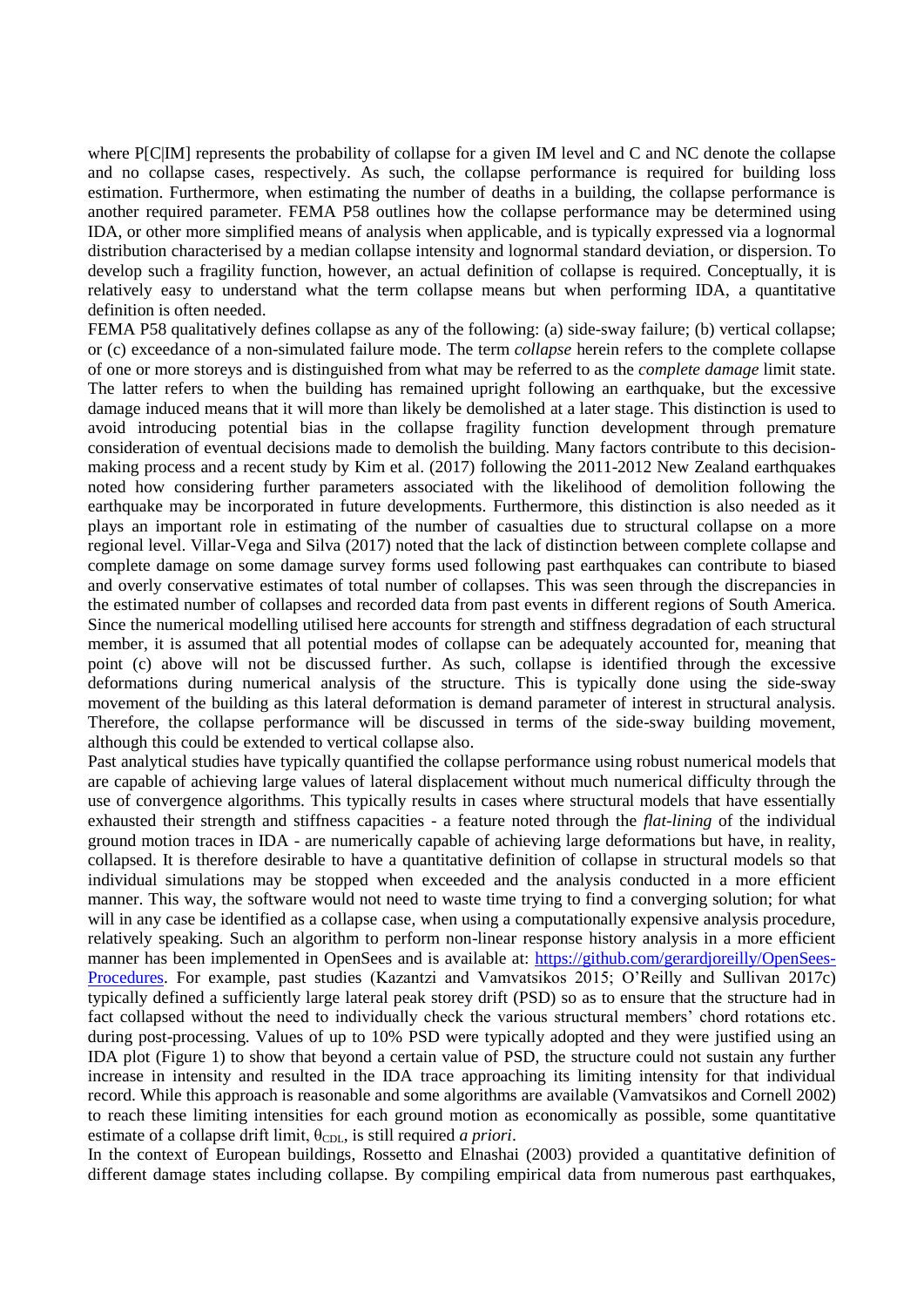they outlined a homogenised scale of damage ranging from 0 to 100 for different structural typologies, noting the degree of ambiguity in existing guidelines in this regard. They subsequently outlined a number of expressions to determine the damage state as a function of the PSD, citing numerous experimental tests available at the time. In the case of non-ductile RC frames, recent experimental testing on non-ductile RC columns (Melo et al. 2015b) and beam-column joints (Melo et al. 2015a) typical of older European practice further demonstrated the adequacy of this damage scale initially proposed by Rossetto and Elnashai (2003). Using this qualitative damage scale and expressions with which to quantitatively estimate a drift associated with each level of damage, the level of drift beyond which collapse is to be expected is noted as 4.36% for infilled RC frames. This collapse drift limit proposed by Rossetto and Elnashai (2003) is based on interpretation of experimental test results and its use in deciphering collapse cases was numerically evaluated here. To do this, IDA results were examined by gradually increasing this  $\theta_{\text{CDL}}$  definition from a value of 0.75% up to 10%. By varying the quantitative definition of collapse, at which point the analysis was stopped, the impact of  $\theta_{CDL}$  on the collapse fragility function's parameters was investigated. By doing so, the point where the median collapse intensity and dispersion begin to stabilise with respect to the chosen  $\theta_{\text{CDL}}$ indicates a reasonable value for this drift limit to be implemented in future studies, as illustrated in [Figure 1.](#page-3-0)



<span id="page-3-0"></span>Figure 1. Illustration of two IDA traces, relating intensity measure with drift,  $IM(\theta)$ , to show that beyond a certain value of drift, the individual records all approach their limiting intensities and result in complete collapse.

[Figure 2](#page-4-0) plots the median collapse intensity and dispersion values for a number of case study typologies versus the chosen value of  $\theta_{CDL}$ . Also plotted is the limiting value according to Rossetto and Elnashai (2003) beyond which complete collapse of infilled RC frames is to be expected. [Figure 2](#page-4-0) shows that both the median collapse intensity and dispersion of all typologies tend to stabilise beyond this proposed value of collapse by Rossetto and Elnashai (2003). As such, it can be stated that these values are indeed representative from both an experimental point of view due to the way in which they were derived, and also a numerical point of view in light of these results presented here. Therefore, it can be stated with a degree of confidence that, for infilled GLD RC frames typically found across southern Europe,  $\theta_{CDL} > 5\%$  PSD represents a reasonable *a priori* value with which structural collapse can be identified from numerical models when developing collapse fragility functions. This applies to models that have sufficiently captured the individual members' strength and stiffness degradation, sufficiently modelled all possible failure modes in the building and account for P-Delta effects. This may be implemented using the aforementioned modelling approach by O'Reilly and Sullivan (2017a) and conducted in a relatively efficient manner using algorithms linked above.

#### <span id="page-3-1"></span>*2.2. Quantification of Uncertainty in Response*

Further to quantifying the collapse performance of existing structures, the response prior to collapse is also of interest, as indicated in Equation 1. Response ordinates like PSD and peak floor acceleration (PFA) are often required when assembling a building performance model to estimate losses. This way, expected losses can be estimated by performing a number of random simulations to take inherent uncertainties into account, which can be divided into two sources: aleatory and epistemic. Epistemic uncertainty relates to the uncertainty in the methods of analysis employed, such as the fact that tools used in numerical analysis are not capable of predicting the exact structural response and have a degree of inherent uncertainty, for example. Aleatory uncertainty, on the other hand, relates to the natural randomness associated with the seismic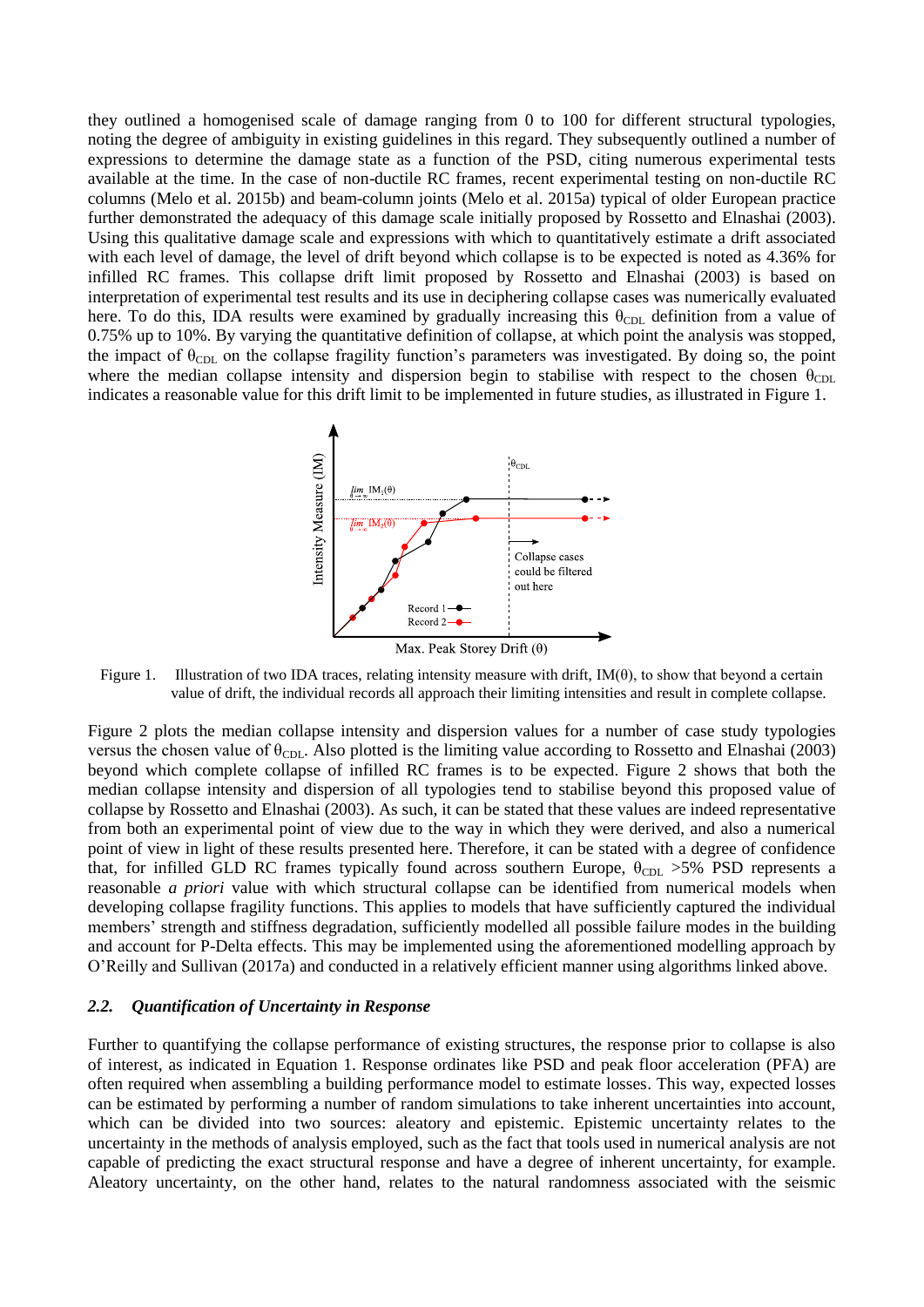assessment paradigm. The most well-known source of aleatory uncertainty is record-to-record variability. It is important that these uncertainties be reduced as much as possible so as to result in a more efficient prediction of the building response and in turn, performance. That as, the dispersion in a building response parameter such as PSD for a given intensity level should ideally be as low as possible, notwithstanding maintenance of an acceptable level of uncertainty elsewhere (e.g. in the chosen IM).



<span id="page-4-0"></span>Figure 2. Median collapse intensity and dispersion values for the case study structures for different collapse drift limit values. The median collapse intensities have been normalised to the 10% collapse drift limit and the horizontal axis plotted in log-scale for better illustration.

The impact of these uncertainties in seismic assessment is rather evident. For example, Pinto and Franchin (2014) have shown how incorporating uncertainty can amplify the annual probability of exceeding a given limit state by around 2.25. Furthermore, O'Reilly (2016) demonstrated how neglecting uncertainty in loss estimation can result in expected annual losses being underestimated by as much as 26% for infilled GLD RC frames. These uncertainties can be taken into account in different ways in practice. For example, more simplified methods of assessment (Welch et al. 2014) determine the intensity level at which a certain performance limit state is exceeded and subsequently accounts for uncertainty in a simplified manner. Other more extensive methods of assessment quantify the building response for a given range of intensity levels and compute the building performance based on this estimated level of structural response. Regardless of the analysis method chosen, incorporating these uncertainties is paramount for a more accurate quantification of seismic performance.

When using tools like PACT, the structural response at a number of intensity levels is required as input. Whether simplified or more extensive numerical methods are used to determine the median structural response, the user is required to input an estimated value of additional dispersion due to modelling uncertainty. For infilled GLD RC frames, O'Reilly and Sullivan (2017d; 2017b) propose a set of values. If numerical analyses with ground motions are used, the record-to-record variability is inherently taken into account by using a suitable set of ground motion records. However, if more simplified methods of analysis were to be used to estimate the median response, an estimate of record-to-record variability would be required. For structural typologies typically found in the US, FEMA P58 provides default values for these. However, O'Reilly and Sullivan (2017d) recently showed that the structural behaviour of infilled RC frames tends to fundamentally differ from other structural typologies as it is characterised by a high initial strength and stiffness followed by a reduction in capacity due to infill failure, in addition to non-ductile failure modes such as a soft storey.

To investigate the record-to-record variability of infilled frames, the case study frames' IDA results were utilised to examine the impacts of including masonry infills. [Figure 3](#page-5-0) plots the observed PSD record-torecord variability with increasing intensity alongside the values provided by FEMA P58, where the variability tends to increase with intensity. In the case of bare and pilotis frames, these default dispersion values from FEMA P58 tended to conservatively envelope the observed dispersion. For the infilled frames, however, the general trend of the dispersion tended to increase to relatively large values of dispersion compared to the other typologies. For each structure, there tended to be a specific storey, or pair of storeys, that exhibited a pronounced dispersion with respect to the others. Comparing these locations with the results from pushover analysis outlined in O'Reilly and Sullivan (2017c), it was noted that in each case, the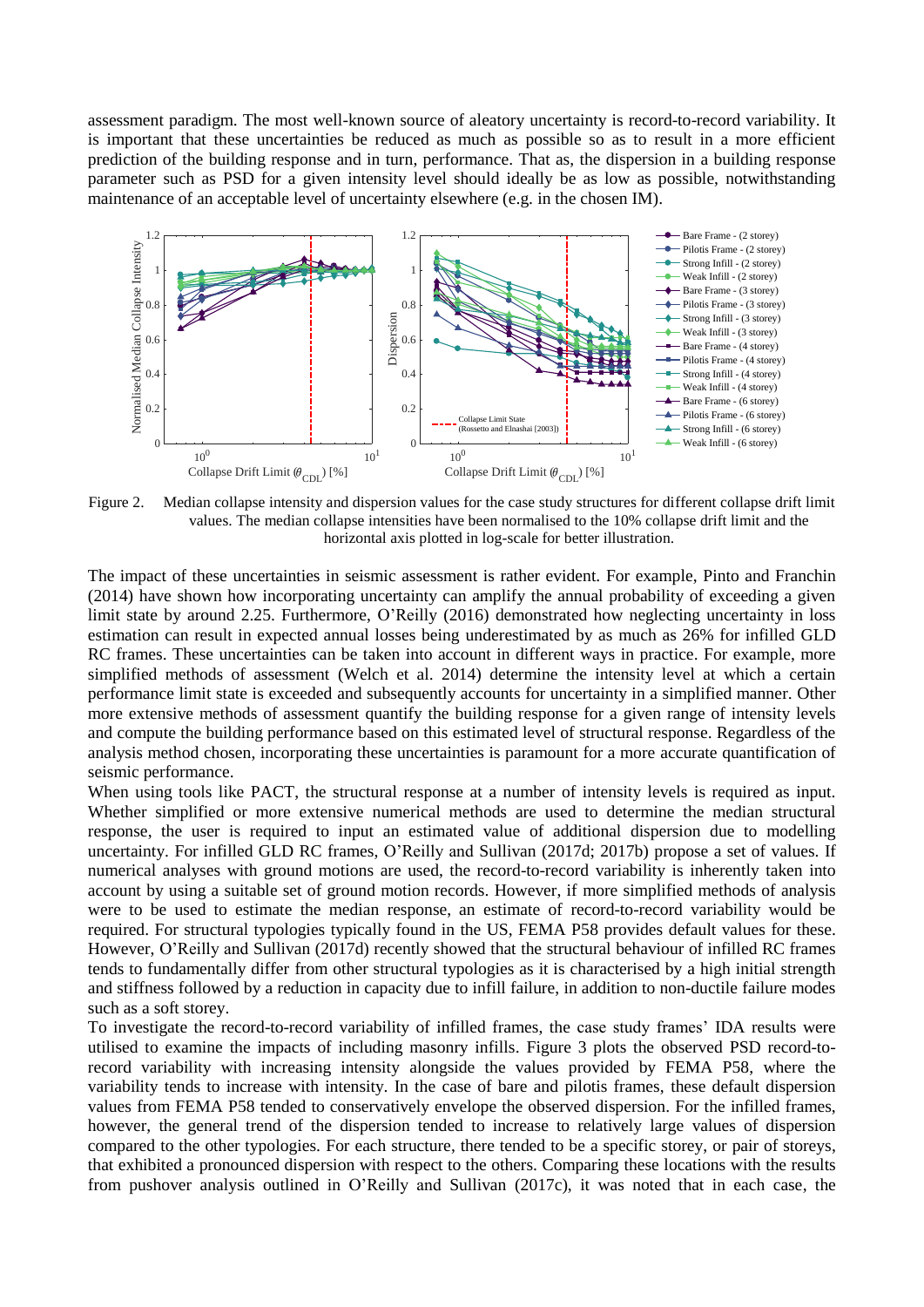mechanism location in the structure corresponded with the location of highest dispersion shown in [Figure 3.](#page-5-0) This is reasonable when considering that this is where most of the non-linear behaviour is focused. In this respect, O'Reilly and Sullivan (2017d) made a distinction between the proposed dispersion values due to modelling uncertainty for storeys where a mechanism forms, recognising this difference in dispersion at critical locations of the structure. This is contrary to more ductile frames that would have a more uniform distribution of damage throughout the height and consequently in dispersion as a result of forming a more stable beam-sway mechanism.



Figure 3. Record-to-record variability with respect to intensity for the case study structures.

<span id="page-5-0"></span>Regarding the pronounced dispersion values for infilled RC frames, further investigation showed that this tended to arise when the large resistance of the masonry infill needed to be overcome to enter a relatively large range of drift, as illustrated in [Figure 4.](#page-6-1) Upon reaching the shear capacity at a given storey, the infill strength, and subsequently the overall structural strength, rapidly degrade meaning that the drift demand tends to increase significantly for a given IM level. The period elongation of infilled frames due to the onset of infill damage also meant that the acceleration demand differed between ground motion records conditioned on  $T_1$ , although aspects like frequency and duration characteristics are noted to also play a role. This leads to cases where the building period will elongate and shift into a period range with weaker demand than the mean of the ground motion set for some records [\(Figure 4\(](#page-6-1)b)), whereas other records may have stronger demand [\(Figure 4\(](#page-6-1)c)). The end result is that there may be instances in which the initial period elongation means sufficient acceleration demand is not inflicted on the building to push the building past its peak and remains in a tight pre-peak band of PSD [\(Figure 4\(](#page-6-1)b)), whereas some other ground motions will and result in large values of PSD [\(Figure 4\(](#page-6-1)c)). This results in a pronounced increase in dispersion and was termed the *cliff effect* by O'Reilly and Sullivan (2017d). It can be applied to any structural system with a similar hysteretic backbone behaviour whereby a significant loss of initial strength and stiffness capacity doesn't immediately result in global collapse and allows the structure to keep going past this reduction in strength capacity before eventually collapsing. Furthermore, it was noted that the lognormality of these demand distributions was maintained when performing a Lilliefors test at the 5% significance level. This suggests that the current approach of using  $Sa(T_1)$  as IM for infilled RC frames is actually quite inefficient for demand-based assessment. This is since the IM is tied to  $T_1$  that has little relevance on the actual structural characteristics once the masonry infill has begun to damage and the RC frame begins to yield. Approximate analyses were conducted by the authors and showed that  $T_1$  tended to approximately double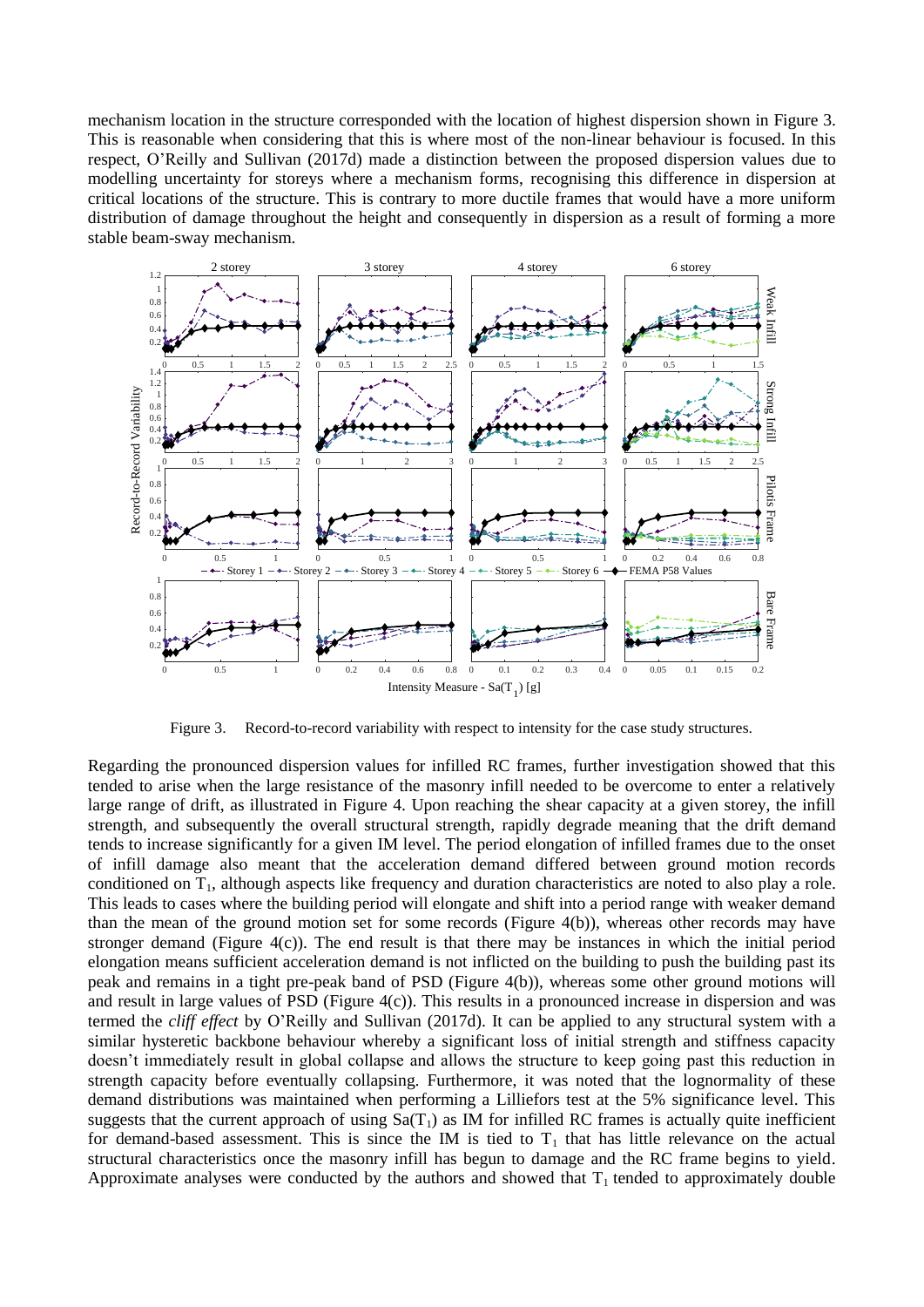following the collapse of the infill. This significant increase in  $T_1$  could be expected to have a significant impact on the efficiency of the adopted IM. Future research ought to investigate more efficient IMs that try to incorporate this feature of infilled RC frames in order to reduce the associated dispersion in demand parameters.



<span id="page-6-1"></span>Figure 4. Illustration of the impact of the initial peak capacity of the infilled GLD RC frames on the record-to-record variability in the PSD demands, termed the *cliff effect*.

#### <span id="page-6-0"></span>**3. POTENTIAL IMPACTS OF LOSS ESTIMATION AND RETROFITTING**

Section [2](#page-1-0) discussed specific issues relating to the performance of GLD RC frames and the impact of certain aspects related to quantifying the structural response. These ranged from collapse performance and ways in which to determine this numerically to the expected levels of dispersion associated with the PSD. This section, on the other hand, discusses other aspects relating to the implications of some of the broader decisions to be made during loss estimation and retrofitting. Similar to Section [2,](#page-1-0) this section adopts some of the results presented in O'Reilly and Sullivan (2017c) to facilitate the discussion. Using the structures previously outlined, a complete loss estimation was carried out assuming the seismic hazard of L'Aquila, Italy and a representative building component inventory. From this, a number of retrofitting strategies were trialled to examine the impacts of both structural and non-structural retrofitting techniques on the seismic performance defined in terms of expected annual loss (EAL). The retrofitting solutions and corresponding labelling system adopted herein are listed here for clarity:

- Retrofit A Improved detailing for both the drift and acceleration sensitive non-structural elements.
- Retrofit B Improved detailing for the drift sensitive non-structural elements.
- Retrofit C Improved detailing for the acceleration sensitive non-structural elements.
- Retrofit D Structure retrofitted by RC jacketing the columns and beam-column joints and masonry infill isolated from surrounding frame.
- Retrofit E Structure retrofitted by inserting an RC wall and masonry infill isolated from surrounding frame.

For each retrofit scheme, O'Reilly and Sullivan (2017c) repeated the loss estimation, compared the results to the existing structure and examined the relative performance. In a number of instances, the structural retrofitting of the buildings (Retrofit D and E) actually downgraded the building's performance, in terms of EAL, which can be seen in [Figure 5,](#page-7-1) where a plot of the EAL before and after retrofitting using the different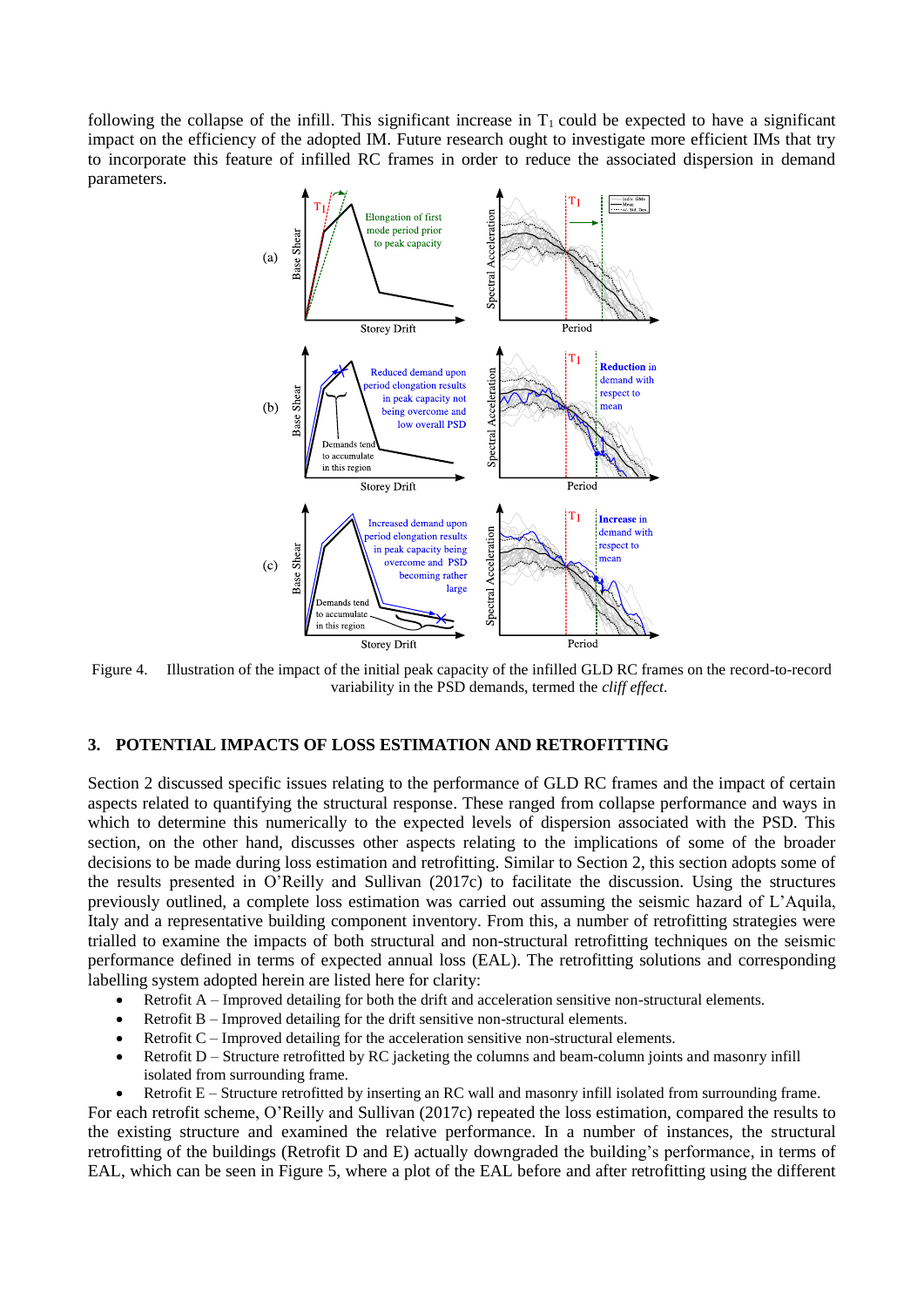techniques is shown. This was rather unexpected at first, as one would expect the performance of the structure to be improved following structural intervention. As previously mentioned, the EAL is the integration of the vulnerability function with the hazard curve, meaning a reduction in vulnerability ought to correspond to a reduction in EAL. However, this assumes that the hazard curve has remained unchanged in addition to a uniform improvement of the vulnerability curve at all intensities with respect to the original.



<span id="page-7-1"></span>Figure 5. Illustration of the relative improvement in performance defined in terms of EAL with respect to the existing structure. Points above the 1 to 1 line correspond to cases where the EAL of the structure worsened following retrofitting.

Structural retrofitting is illustrated as a strengthening and stiffening of the structure in [Figure 6\(](#page-8-0)a), although other options such as supplemental damping could also be considered. With such retrofit solutions, there may be a trade-off, where the expected demand in one source decreases and possibly results in an increase in the other, as illustrated in [Figure 6\(](#page-8-0)b). This is also combined with the fact that the new prominent source of losses may actually be occurring at lower, more frequent intensities to further increase the weighting during hazard integration, shown in [Figure 6\(](#page-8-0)c) through the decrease in the intensity required to begin accumulating losses. This was observed for hospital buildings during the recent 2016 earthquake in Ecuador, where Morales et al. (2017) noted that following the 1998 earthquake in Ecuador, the Ministry of Public Health embarked on a programme to retrofit existing hospital structures via strengthening and stiffening to a level far beyond the building code requirements and achieve an almost elastic building response. Following the 2016 earthquake, post-earthquake reconnaissance of the hospital buildings by O'Connor and Morales (2016) reported that whilst none of the hospital facilities collapsed, 22 were left inoperative due to excessive nonstructural damage to acceleration-sensitive elements. This resulted in medical aid being provided from temporary shelters, which resulted in overcrowding and unsanitary conditions. The observation of these counterproductive retrofitting measures carried out in Ecuador echo the above observations in [Figure 5](#page-7-1) regarding the potential worsening of performance due to excessive structural retrofitting when more efficient solutions may be available. The last aspect of the structural retrofitting highlighted here and illustrated in [Figure 6\(](#page-8-0)d) is the modification of  $T_1$  as a result of stiffening. This change in  $T_1$  which, when combined with the IM employed,  $Sa(T_1)$ , means that the mean hazard curve must also be updated to maintain consistency (Figure  $6(e)$ ). In cases like those illustrated in Figure  $6(d)$ , this may result in an increase in the mean annual frequency of exceedance (MAFE) for a given level of intensity, which when integrated with the modified vulnerability function (Figure  $6(c)$ ) may result in cases where the performance defined in terms of EAL actually worsens, as illustrated in [Figure 6\(](#page-8-0)f).

#### <span id="page-7-0"></span>**4. SEISMIC PERFORMANCE CLASSIFICATION FRAMEWORK**

As previously mentioned, Section [2](#page-1-0) discussed issues relating to response quantification of GLD RC frames, whereas Section [3](#page-6-0) focused more on the conceptual impacts of different retrofitting schemes when aiming to reduce expected monetary losses. This section puts these two issues together and discusses them in the context of current European guidelines and requirements. To this end, a recent discussion by Pampanin (2017) is of particular relevance as it drew from lessons learned following the 2011-2012 New Zealand earthquakes and discussed ways in which the current approaches may be improved. Pampanin (2017) noted how, in many cases, the lack of prioritisation and simplified methodologies with which to make better risk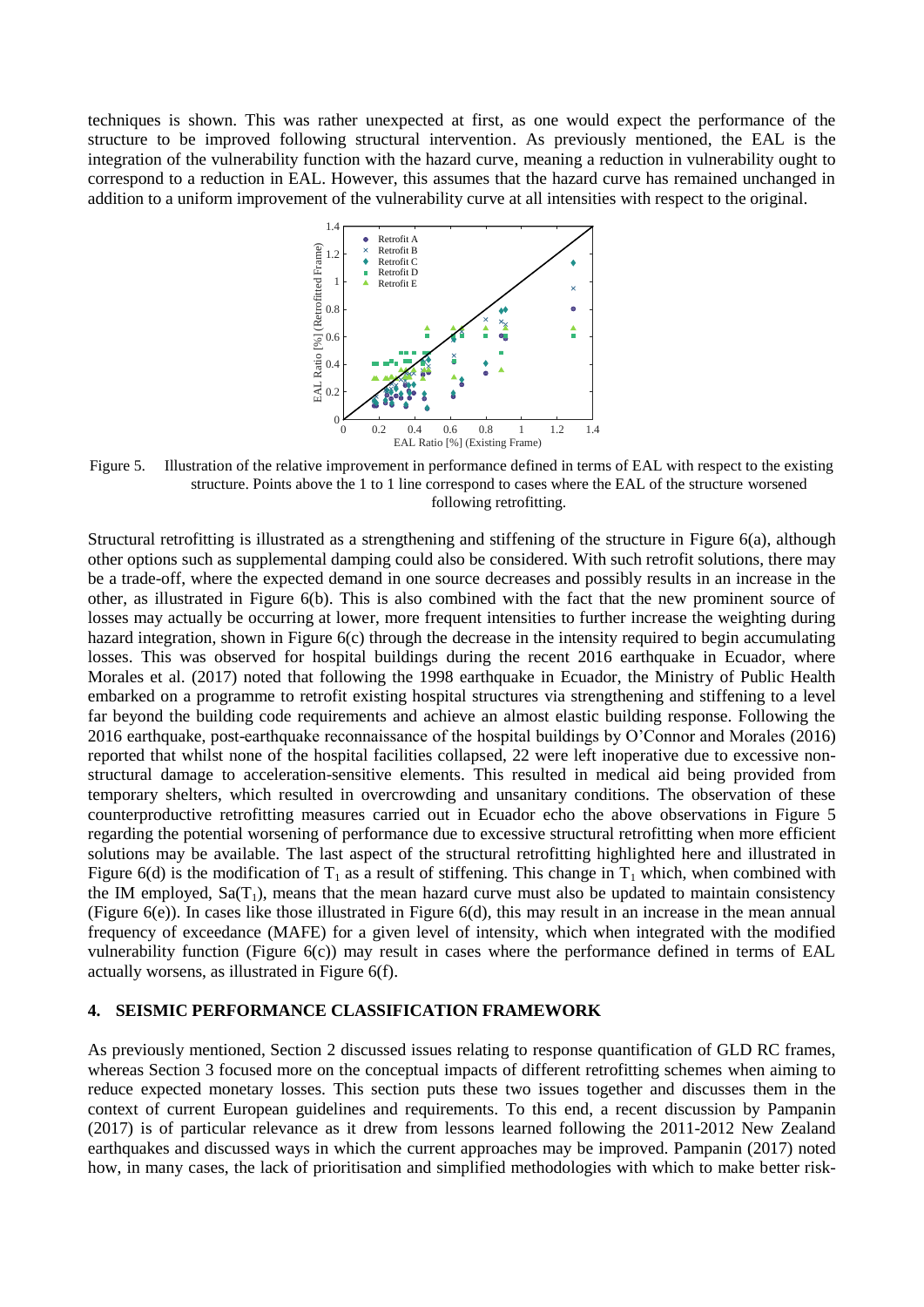based decisions in assessment had often been the primary obstacle for implementation in practice. Pampanin (2017) highlighted the need to produce state-of-the-art, yet accessible, tools to tackle this issue. Many methods exist to perform a reasonably adequate seismic assessment, but often times lack sufficiently developed guidelines and supporting studies to provide many of the necessary inputs for all structural typologies. While perhaps not immediately apparent, the information presented on specific aspects relating to GLD RC frames in Sections [2](#page-1-0) and [3](#page-6-0) is intended to bridge some of these gaps, even if discussion of the specific roles of such aspects within a complete assessment framework is beyond the scope of this paper.



<span id="page-8-0"></span>Figure 6. Illustration of the potential impact of structural retrofitting where strengthening and stiffening of the structure can actually worsen the EAL performance due to the combined effect of an increase in loss from higher PFA and a shift in the mean hazard curve due to period shortening.

Pampanin (2017) highlighted that a somewhat passive approach by decision makers was common in the past since detailed instruction was typically not available. In New Zealand, however, this changed in 2004 when a new building act defined a minimum level of seismic safety whose careful legal wording eventually resulted in the concept of *percentage of new building standard* (%NBS) that is commonly found in New Zealandrelated literature. From this, it was understood that existing structures were to provide a minimum level of safety by possessing at least 33%NBS. Interestingly, the phrasing of %NBS became a proxy for collapse safety, which in a way it is, but the deterministic nature of computing %NBS raises issues when inferring a probabilistic meaning (see Vamvatsikos (2017)), in addition to Belliss et al. (2016) having shown it to not result in uniform risk solutions. Structures falling below the 33%NBS limit were to be deemed unsafe and require intervention at the owner's own expensive, should structural alteration or change of building use be required. Moreover, buildings falling between 34-99%NBS (i.e. unsafe) were assigned a letter-based rating but did not legally require any intervention. This meant the requirements were rather circumventable as it resulted in a situation where a classification framework was indeed available to identify and improve existing buildings, but the financial burden and lack of incentive for owners tended to result in no action being taken. Pampanin (2017) went on to note how the findings of the Canterbury Earthquakes Royal Commission in 2012 have since resulted in a marked change in the attitude in the case of New Zealand, where a more active approach to improvement is being taken. Specific timelines within which the assessment of buildings must be carried out and subsequent decision be made are outlined, but it is still noted that no owner-specific motivations (e.g. financial subsidies) are envisaged to promote a more proactive approach aside from it being a legislative requirement.

From the above discussion, four separate issues relating to the case of New Zealand can be identified regarding the implementation of a seismic classification framework: (a) classification framework was originally in place but action not mandatory, although recent 2017 revision stipulates action; (b) lack of financial incentive on the owner's behalf; (c) primarily focused on life safety and economic losses typically not considered; and (d) quantities that were determined representative of seismic safety are not risk consistent. With these points in mind and turning the attention back to Europe, more specifically Italy, the Italian Ministry of Infrastructure and Public Works have recently introduced a set of seismic performance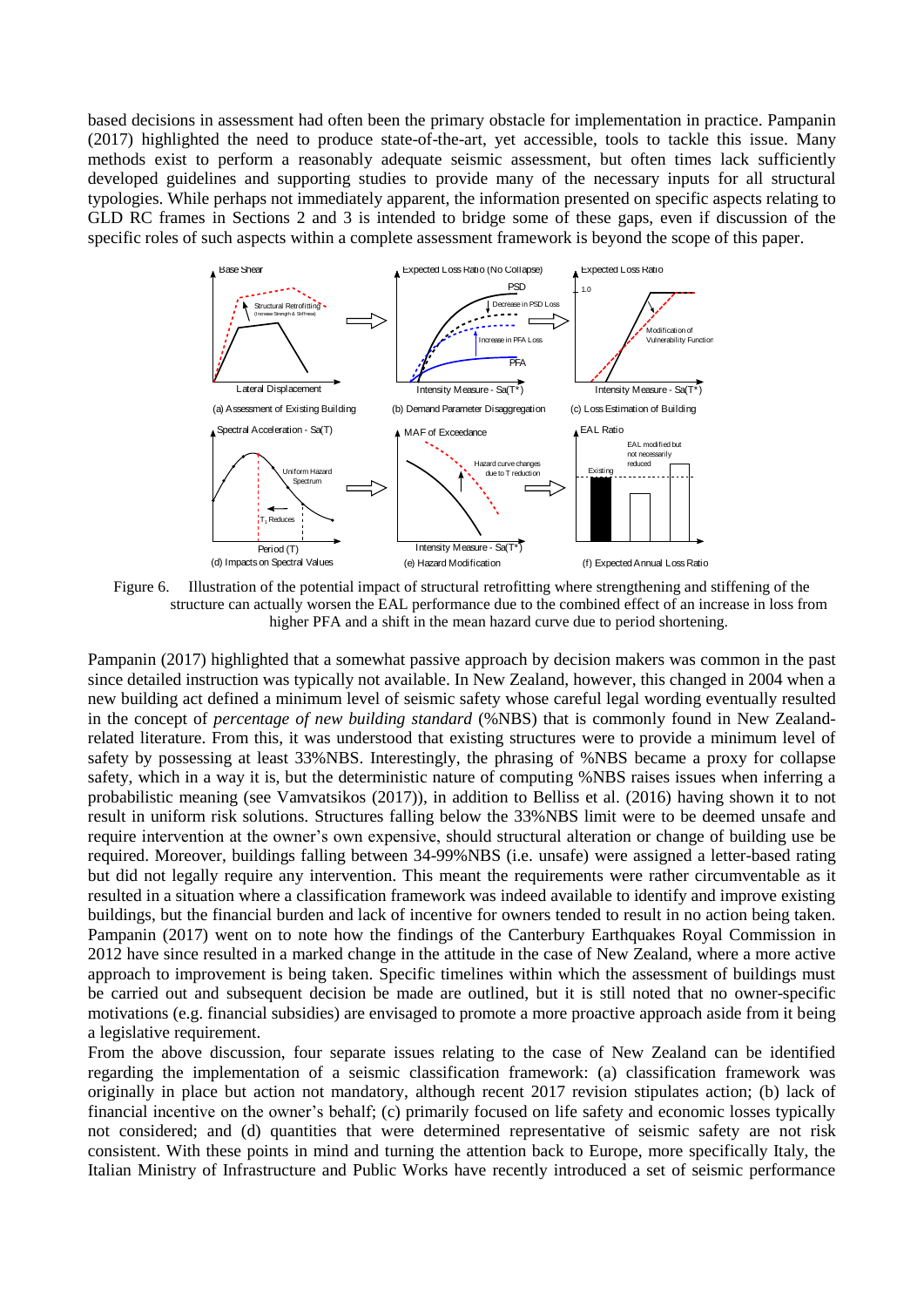classification guidelines termed D.M. 58/2017 (Decreto Ministeriale 2017). Similar to the case of New Zealand noted in point (a) above, the guidelines were recently introduced but their implementation is not yet mandatory. They do, however, foresee the provision of tax benefits for owners opting to upgrade their structures within the classification framework provided, which addresses the point (b) outlined above. Regarding point (c), the recent guidelines in Italy do focus on life safety in much the same way as the current approach in New Zealand via a life safety index, which is equivalent to the definition of %NBS. The peak ground acceleration (PGA) required to exceed the life safety limit state (SLV) is determined via non-linear static procedures (see [Figure 7\(](#page-9-0)a)-(d)) and is expressed as a ratio of the expected PGA of the limit state's design return period for new buildings. It follows that a ratio of 1.0 would correspond to a code complying structure, akin to 100%NBS. This analysis approach outlined in D.M. 58/2017 fits in very well with the existing approach prescribed by the Italian National Code (NTC 2008) meaning that it is very accessible to practitioners and provides an indication of a margin of safety with respect to current code requirements.

The D.M. 58/2017 takes the classification one step further [\(Figure 7\(](#page-9-0)e)-(f)) by prescribing a relatively simple way in which the EAL can be computed. This process is illustrated in [Figure 7](#page-9-0) and represents a significant development in the classification of existing structures as it takes not only the life safety performance of the structures into account, but also the expected monetary losses. Similar to New Zealand, a letter-based scoring system is provided where the overall building score is the more critical of the life safety index and EAL score. As illustrated in [Figure 7,](#page-9-0) a pushover analysis is performed and limit states identified. Using nonlinear static analysis, the intensities required to exceed each limit state are identified and their corresponding MAFE determined. By defining fixed expected loss ratios for each limit state, the EAL is simply computed as the area beneath the curve in [Figure 7\(](#page-9-0)f). From the computed EAL, a score is assigned based on the prescribed ranges. Cosenza et al. (2017) discuss the process with which these different classification ranks were established, where the theoretical limits of 0 to 10% for the EAL of a building were established and the classification scheme defined as eight distinct ranges within these bounds. O'Reilly and Sullivan (2017c) recently discussed these range limits and suggested that the actual values of EAL computed following a more rigorous approach may be somewhat lower. Whilst the absolute values of EAL may be somewhat conservative, O'Reilly et al. (2018) have shown that the overall trend of identifying vulnerable buildings defined in terms of EAL using this simplified approach is still consistent with the more rigorous approach outlined in FEMA P58. Future revisions of the classification framework may look to incorporate extensive sensitivity analyses in addition to empirical data to refine the absolute values used to define these classification ranges. For example, the discussion regarding response uncertainty in infilled GLD RC frames discussed in Section [2.2](#page-3-1) is a further aspect to be considered in this regard. Still, given the unequivocal nature of the current procedure and how it reduces the complexity required for the process, it represents a positive step in terms of providing practitioners with accessible tools to implement.



<span id="page-9-0"></span>Figure 7. Fundamental steps involved in computing the EAL using the D.M. 58/2017 (Decreto Ministeriale 2017).

Lastly, regarding point (d) above, it has been previously stated that using %NBS as a proxy for collapse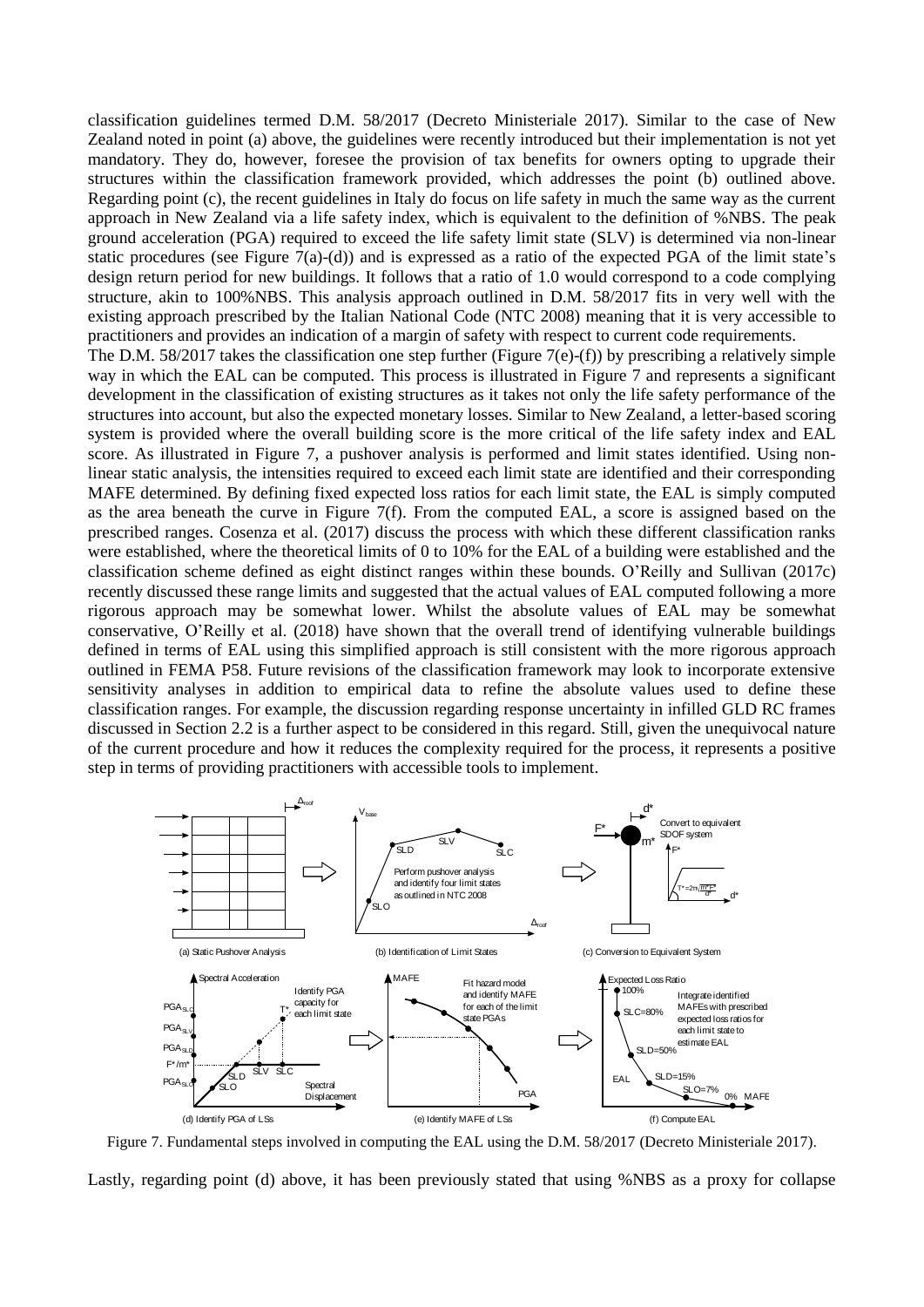indicator is not risk consistent. Similarly, in Italy, the definition of a life safety index by comparing two intensities in a deterministic and non-probabilistic fashion should not be expected to provide risk consistent solutions. This is owed to the uncertainties entailed at the various levels of the computation. For example, the uncertainty in the numerical modelling is not considered when following the procedure outlined in [Figure](#page-9-0)  [7\(](#page-9-0)a)-(d), nor is the record-to-record variability. The approach of providing a life safety index may be interpreted to mean that a structure with a value of 1.0 possesses sufficient capacity to avoid collapse. However, as discussed in Section [2.1,](#page-1-1) this is not the case as record-to record variability alone means that for any given intensity, the collapse fragility function outlines a probability of collapse, and only through integration with the site hazard curve, as opposed to deterministically comparing demand and capacity at a single intensity, can these uncertainties be incorporated and the collapse safety be computed in a more risk consistent fashion. Similar to the argument put forward by Vamvatsikos (2017) regarding design methods, %NBS or life safety index in D.M. 58/2017 are not bad methods but are also not risk consistent, reason for which future refinements of performance guidelines should strive to incorporate this aspect.

## **5. CONCLUSIONS**

This paper has discussed a number of issues relating to response quantification, assessment and retrofitting within the context of a seismic performance classification framework for infilled GLD RC frames. Regarding the response quantification, it was shown that by defining a sufficiently large collapse drift limit in numerical analyses, collapse fragility functions of the structural typologies can be developed in unambiguous manner and also remain consistent with existing damage scales developed from empirical and experimental data. The need to consider different sources of uncertainty in seismic assessment was also discussed. Some typical values for dispersion in infilled GLD RC frames were examined and compared with values provided by FEMA P58. Due to the large dispersion in specific storeys of infilled RC frames, it was seen how the values provided by FEMA P58 were a reasonable placeholder for bare and pilotis frames but not applicable to infilled frames. It was shown how dispersion arises due to the characteristic behaviour of infilled frames whereby a relatively high initial stiffness and strength are significantly reduced following the failure of masonry infills. The impact of the IM efficiency used in demand-based assessment, in addition to some ways in which it can be improved in future studies, was also discussed. Section [3](#page-6-0) regarded aspects relating to the assessment and retrofitting of infilled GLD RC frames within the context of economic losses. Issues relating to impacts of different retrofitting decisions on the overall performance of structures were outlined and it was noted how, depending on the choices made during retrofitting, the overall performance defined in terms of EAL is not guaranteed to improve. It was shown that retrofitting solutions consisting of excessive strengthening and stiffening can be counterproductive and result in a worsening of the EAL. Finally, Section [4](#page-7-0) discussed the implementation of a seismic performance classification framework. Some of the issues relating to the difficulty in implementing such a framework were outlined and it was noted how the recent guidelines introduced in Italy appear to have built on past lessons learned in New Zealand regarding aspects such as accessibility and motivation to upgrade on the owner's behalf. It was seen how the recent guidelines in Italy have moved to include not only the collapse safety of existing buildings but also their resilience to accumulating excessive monetary losses. These represent positive steps in the field as they aim to encompass more advanced measures of building performance, although it was noted that there are a number of possible areas for improvement to bring such guidelines to a more risk consistent level.

## **6. ACKNOWLEDGEMENTS**

The authors gratefully acknowledge the support of the ReLUIS Consortium for this research via Line 7 of the ReLUIS/DPC 2014-2018.

## **7. REFERENCES**

Augenti N, Parisi F (2010) Learning from Construction Failures due to the 2009 L'Aquila, Italy, Earthquake. *Journal of Performance of Constructed Facilities*, 24(6), pp. 536–555. doi: 10.1061/(ASCE)CF.1943-5509.0000122.

Belliss CJ, Fox MJ, Sullivan TJ (2016) Exploring the probability of collapse of RC frame structures designed to current New Zealand Standards. 2016 NZSEE Conference, Christchurch, New Zealand.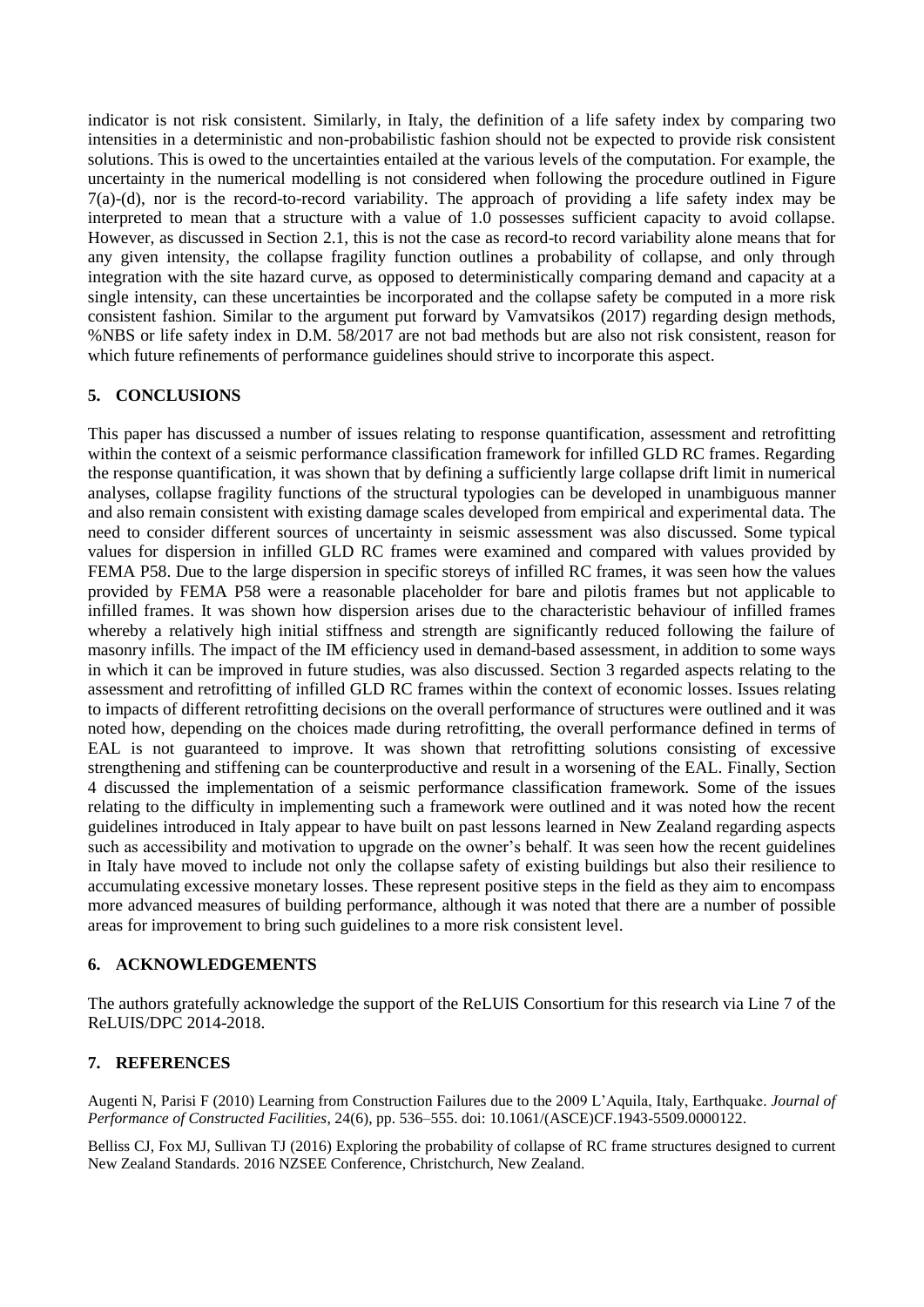Cornell CA, Krawinkler H (2000) Progress and Challenges in Seismic Performance Assessment. PEER Center News, 3(2), pp. 1–2.

Cosenza E, Prota A, Di Ludovico M, Del Vecchio C (2017) Il metodo convenzionale per classificare il rischio sismico delle costruzioni. Costruire in Laterizio, 171, pp. 70–77 (in Italian).

Decreto Ministeriale (2017) Linee Guida per la Classificazione del Rischio Sismico delle Costruzioni - 58/2017, Il ministero delle infrastrutture e dei trasporti. Rome, Italy (in Italian).

FEMA P58-1 (2012) Seismic Performance Assessment of Buildings: Volume 1 - Methodology (P-58-1). Washington, DC, USA.

FEMA P695 (2009) Quantification of Building Seismic Performance Factors. FEMA P695. Washington, DC, USA.

Kazantzi AK, Vamvatsikos D (2015) Intensity measure selection for vulnerability studies of building classes. Earthquake Engineering & Structural Dynamics, 44(15), pp. 2677–2694. doi: 10.1002/eqe.2603.

Kim JJ, Elwood KJ, Marquis F, Chang SE (2017) Factors Influencing Post-Earthquake Decisions on Buildings in Christchurch, New Zealand. Earthquake Spectra, 33(2), pp. 623–640. doi: 10.1193/072516EQS120M.

McKenna F, Scott MH, Fenves GL (2010) Nonlinear Finite-Element Analysis Software Architecture Using Object Composition. Journal of Computing in Civil Engineering, 24(1), pp. 95–107. doi: 10.1061/(ASCE)CP.1943- 5487.0000002.

Melo J, Varum H, Rossetto T (2015a) Cyclic behaviour of interior beam-column joints reinforced with plain bars. Earthquake Engineering & Structural Dynamics, 44(9), pp. 1351–1371. doi: 10.1002/eqe.2521.

Melo J, Varum H, Rossetto T (2015b) Experimental cyclic behaviour of RC columns with plain bars and proposal for Eurocode 8 formula improvement. Engineering Structures, 88, pp. 22–36. doi: 10.1016/j.engstruct.2015.01.033.

Morales E, Filiatrault A, Aref A (2017) Sustainable and Low Cost Room Seismic Isolation for Essential Care Units in Developing Countries. 16th World Conference on Earthquake Engineering. Santiago, Chile.

NTC (2008) Norme Tecniche Per Le Costruzioni. Rome, Italy (in Italian).

O'Connor JS, Morales E (2016) Reconnaissance of damaged structures after the 2016 Muisne-Ecuador Earthquake (Presentation). State University of New York at Buffalo, Buffalo, NY. Available at: http://gsa.buffalo.edu/eeri/wpcontent/uploads/sites/41/2016/08/Enrique\_OConnor\_Seminar\_Presentation.pdf.

O'Reilly GJ (2016) Performance-Based Seismic Assessment and Retrofit of Existing RC Frame Buildings in Italy. PhD Thesis, IUSS Pavia, Italy.

O'Reilly GJ, Perrone D, Fox MJ, Monteiro R, Filiatrault A (2018) Seismic Assessment and Loss Estimation of Existing School Buildings in Italy. Engineering Structures.

O'Reilly GJ, Sullivan TJ (2015) Influence of Modelling Parameters on the Fragility Assessment of pre-1970 Italian RC Structures. COMPDYN 2015 - 5th ECCOMAS Thematic Conference on Computational Methods in Structural Dynamics and Earthquake Engineering. Crete Island, Greece. doi: 10.13140/RG.2.1.4822.8968.

O'Reilly GJ, Sullivan TJ (2017a) Modelling Techniques for the Seismic Assessment of Existing Italian RC Frame Structures. Journal of Earthquake Engineering. doi: 10.1080/13632469.2017.1360224.

O'Reilly GJ, Sullivan TJ (2017b) Modelling Uncertainty in Existing Italian RC Frames. COMPDYN 2017 - 6th International Conference on Computational Methods in Structural Dynamics and Earthquake Engineering. Rhodes Island, Greece. doi: 10.7712/120117.5445.16952.

O'Reilly GJ, Sullivan TJ (2017c) Probabilistic seismic assessment and retrofit considerations for Italian RC frame buildings. Bulletin of Earthquake Engineering. 16(3), pp1447-1485, doi: 10.1007/s10518-017-0257-9.

O'Reilly GJ, Sullivan TJ (2017d) Quantification of Modelling Uncertainty in Existing Italian RC Frames. Earthquake Engineering & Structural Dynamics. doi: 10.1002/eqe.3005.

Pampanin S (2017) Towards the practical implementation of performance-based assessment and retrofit strategies for RC buildings. SMAR2017- Fourth conference on Smart Monitoring, Assessment and Rehabilitation of Structures, (Keynote lecture), Zurich, Switzerland.

Pinto PE, Franchin P (2014) Existing Buildings: The New Italian Provisions for Probabilistic Seismic Assessment. in Ansal, A. (ed.) Perspectives on European Earthquake Engineering and Seismology. Springer. doi: 10.1007/978-3-319- 07118-3.